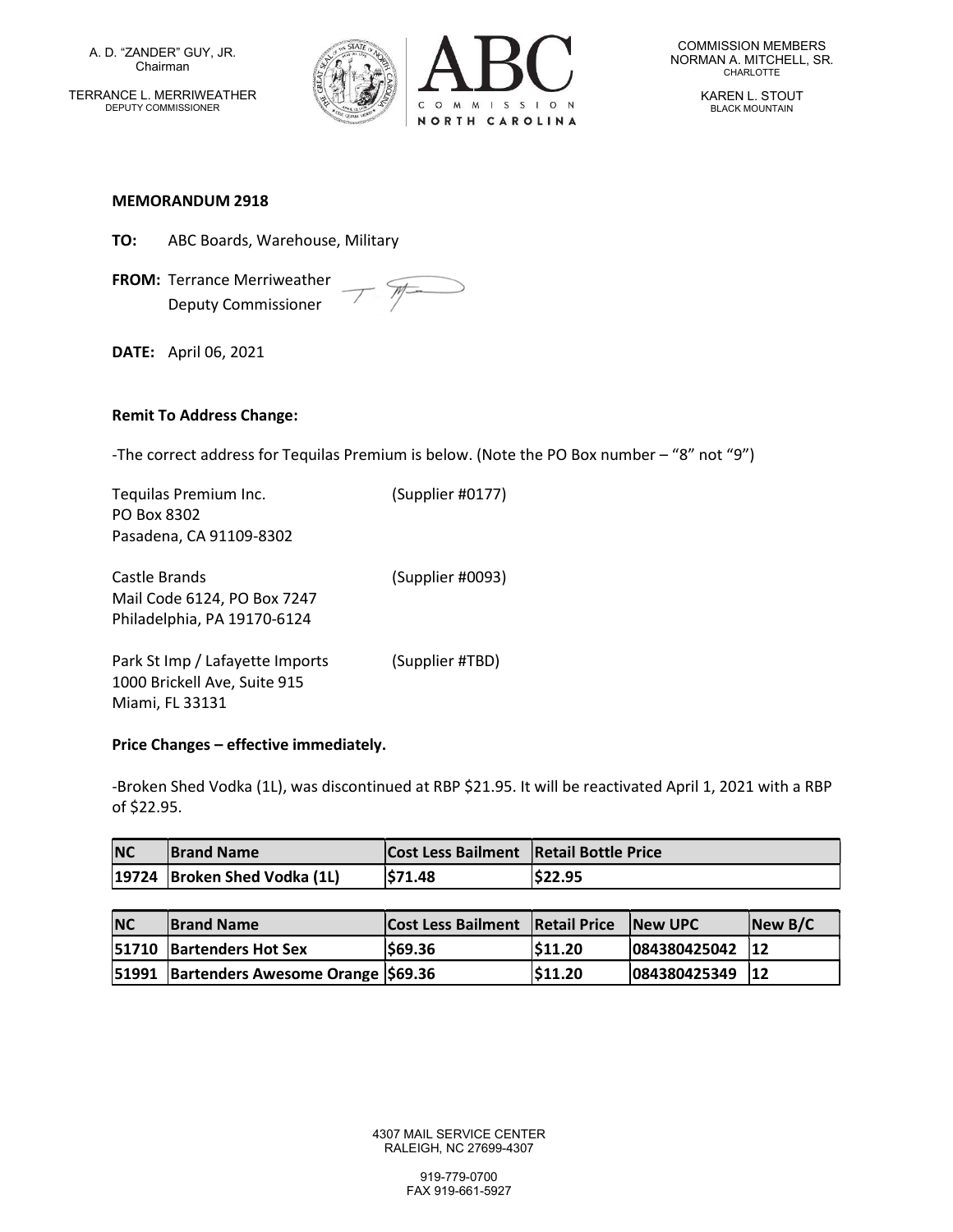# SPA Cancelled:

| <b>NC Code</b> | <b>Brand Name</b>                 | <b>Relevant SPA</b> | <b>Reason</b>                        |
|----------------|-----------------------------------|---------------------|--------------------------------------|
| 40133          | Knappogue Castle 12Y May/June SPA |                     | <b>Product is changing suppliers</b> |

## UPC Changes:

| <b>NC Code</b><br><b>Brand Name</b> |                         | <b>New UPC</b> |
|-------------------------------------|-------------------------|----------------|
| 21262                               | 99 Bananas - 10Pk       | 080660620992   |
| 37929                               | Seagram's VO Lt Wt Flsk | 088004037222   |
| 37942                               | Tap Maple Rye           | 633824220066   |
| 44041                               | Relska                  | 088004038168   |

# Supplier Changes – effective immediately.

-The new supplier is Total Beverage Solution (#0154).

| <b>NC Code</b> | <b>Brand Name</b>      | <b>Filing Type</b> |  |
|----------------|------------------------|--------------------|--|
| 63108          | Vecchio Amaro Del Capo | Special Order      |  |

-The new supplier is Marsalle/Stoller Imports (#0203). The new broker is Morse Brands.

| <b>NC Code</b><br><b>Brand Name</b> |                      | <b>Filing Type</b> |
|-------------------------------------|----------------------|--------------------|
| 57023                               | Somrus Mango Liqueur | Special Order      |
| 57024                               | Somrus Chai Liquer   | Special Order      |

-As of April 1, 2021, the new supplier is Park St Imp/ Lafayette Imports (#TBD).

| <b>NC Code</b> | <b>Brand Name</b><br><b>Filing Type</b> |                      |
|----------------|-----------------------------------------|----------------------|
| 42962          | Plymouth                                | Listed               |
| 42963          | Plymouth Navy Strength Gin              | <b>Special Order</b> |
| 56766          | Plymouth Sloe Gin                       | Special Order        |
| 40185          | <b>Powers Gold</b>                      | Listed               |
| 40200          | Powers John's Lane                      | Special Order        |
| 40133          | Knappogue Castle 12Y                    | <b>Special Order</b> |
| 40134          | Knappogue Castle Twin Wood 16Y          | <b>Special Order</b> |
| 40135          | Knappogue Castle Twin Wood 14Y          | <b>Special Order</b> |
| 40137          | Knappogue Castle 21Y                    | <b>Special Order</b> |
| 40023          | Clontarf 1014 Classic Blend             | Special Order        |